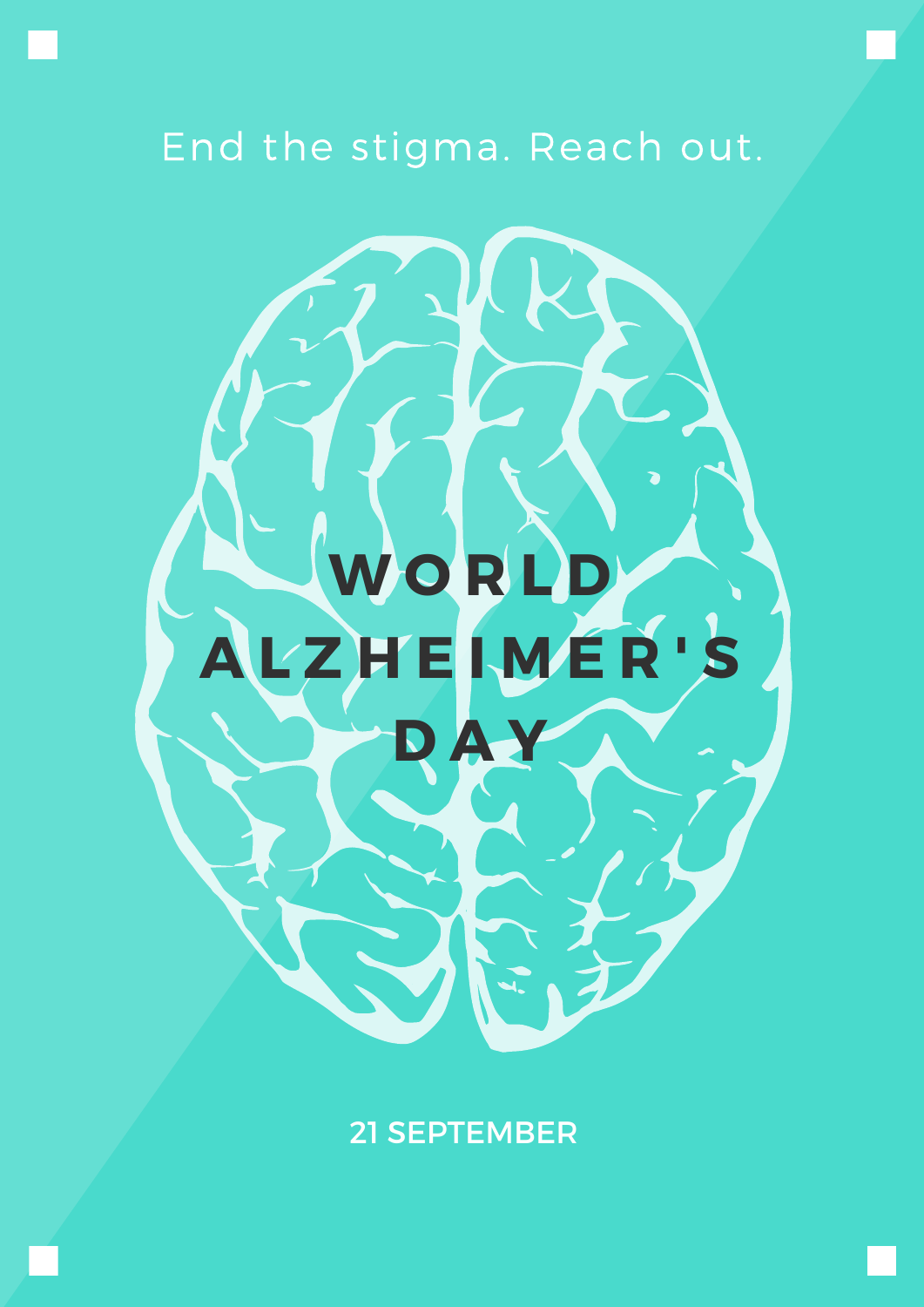#### End the stigma. Reach out.

World Alzheimer's Day is observed on **21st September** every year to raise the awareness about Alzheimer's and Dementia.

This day is celebrated for generating

awareness and due to the seriousness of this disease it is **celebrated for a whole month in some countries**. The **theme** for the year 2021 is "**Let's talk about dementia**"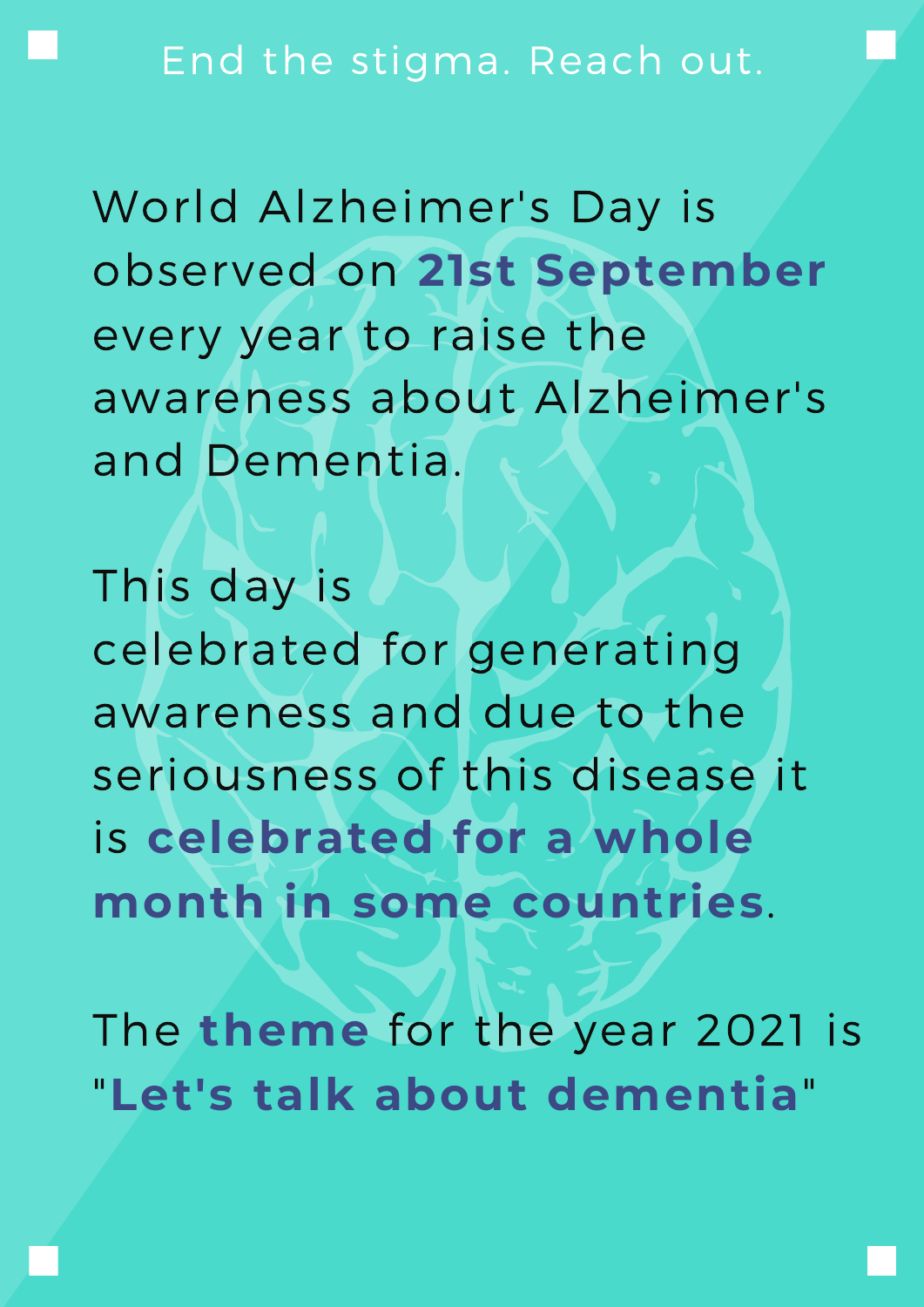- Alzheimer's disease is a **progressive brain disease**.
- . It starts with forgetting things and evelops short memory loss which results in difficulty in remembering recent events, eventually leading to the

## End the stigma. Reach out. **O U R C O N C E R N S**

inability to look after daily activities and even basic needs.

Alzheimer's disease mostly affects **elderly people**. Since the population of elderly people is rising in India, it is becoming an upcoming alarm.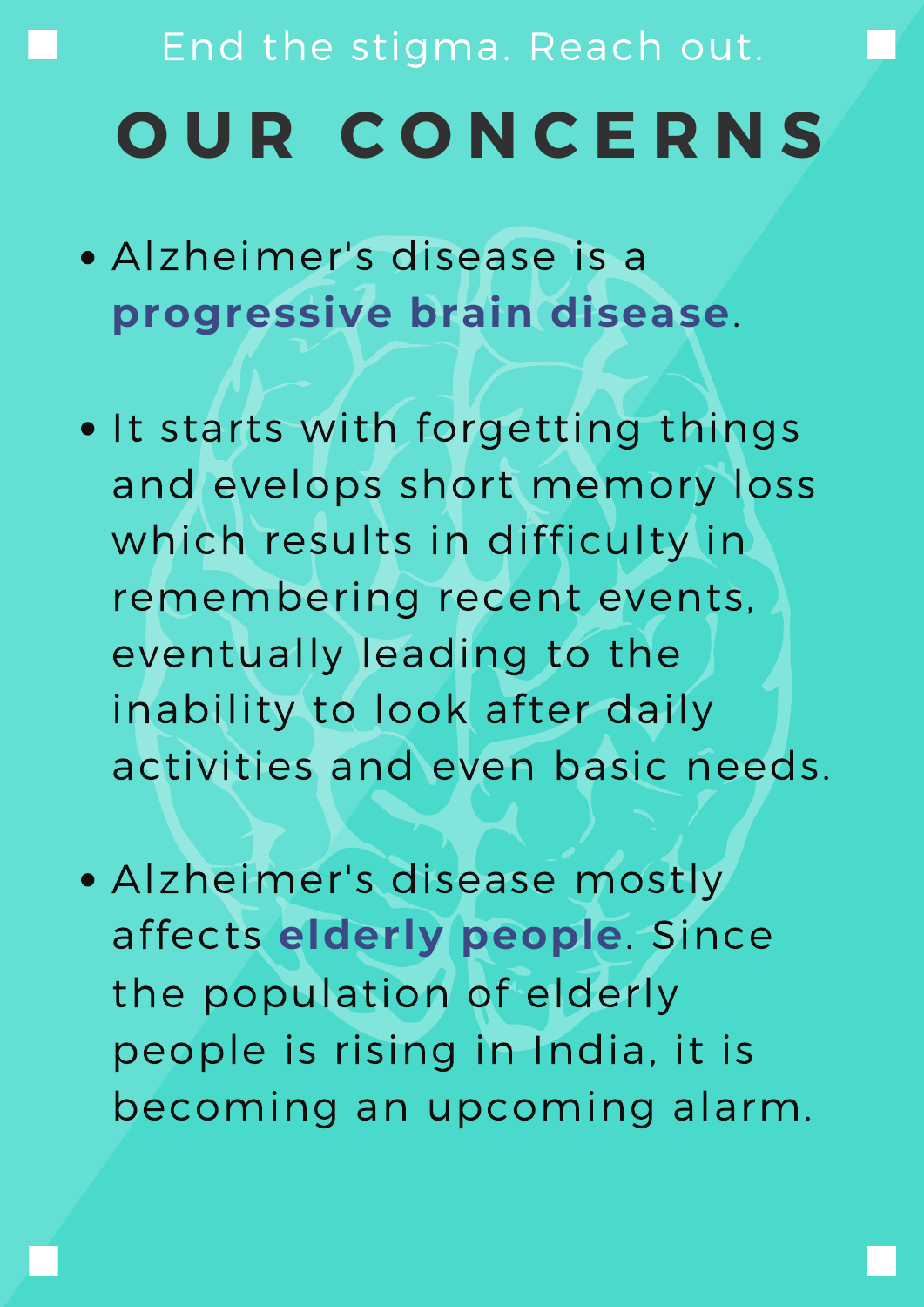- Forgetting the recent information.
- Challenges in solving problems.
- Difficulty in completing familiar tasks at home or work.

#### Confusion with time or place.

## End the stigma. Reach out. **S Y M P T O M S A N D W A R N I N G S I G N S**

- Difficulty in reading, judging distance and recognizing colour.
- Misplacing the things. Withdrawal from social and leisure activities.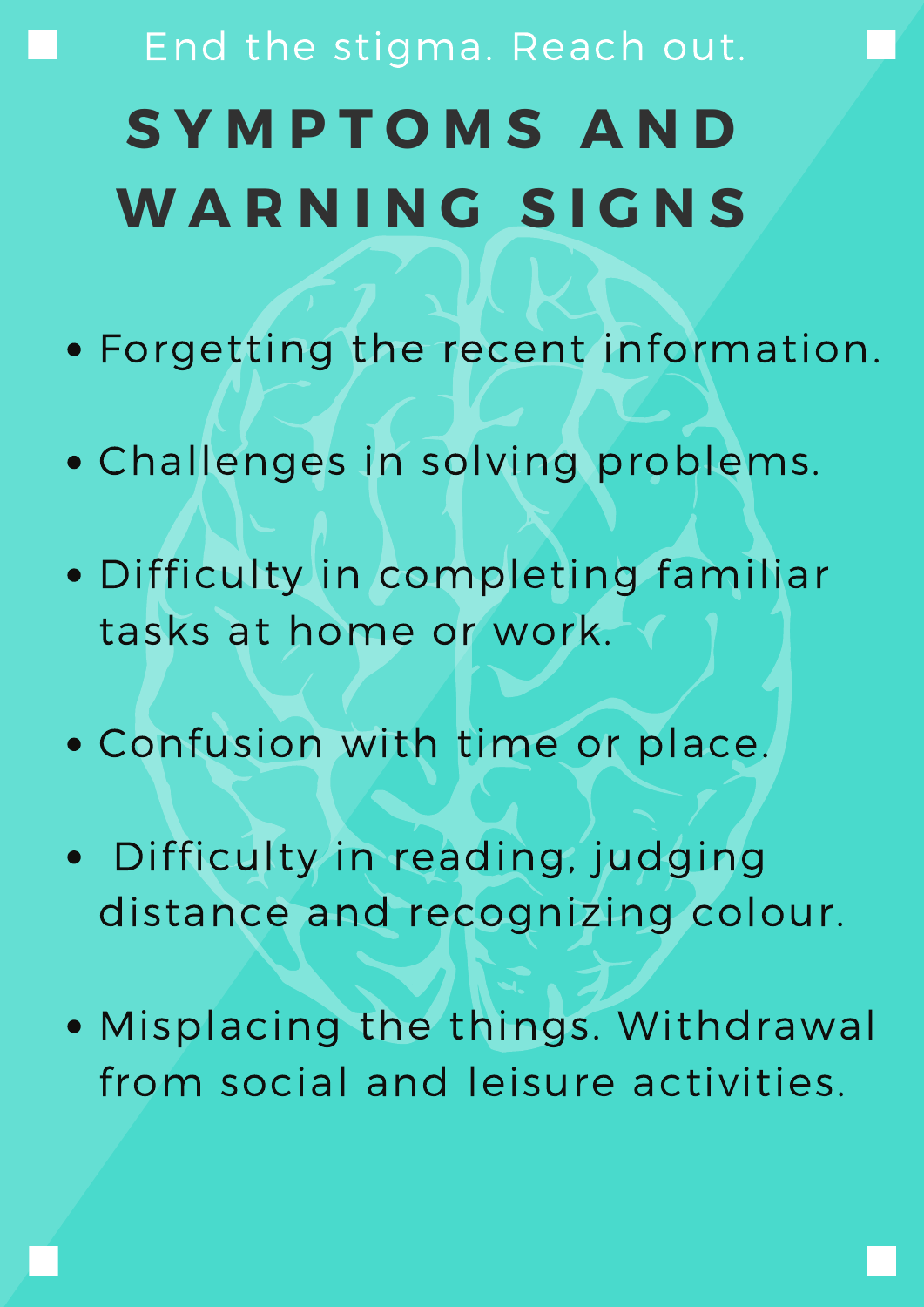- The exact cause of Alzheimer's disease is not yet known.
- Certain complex events occurring in the brain appear to cause this disease.
- Unfortunately there is no cure for Alzheimer's disease.
- Early detection benefits the patient in treating this disease effectively.
- The treatment modalities include medicinal, psychological and care giving aspects.
- Family and social support plays a key role.

### End the stigma. Reach out. **C A U S E S A N D T R E A T M E N T**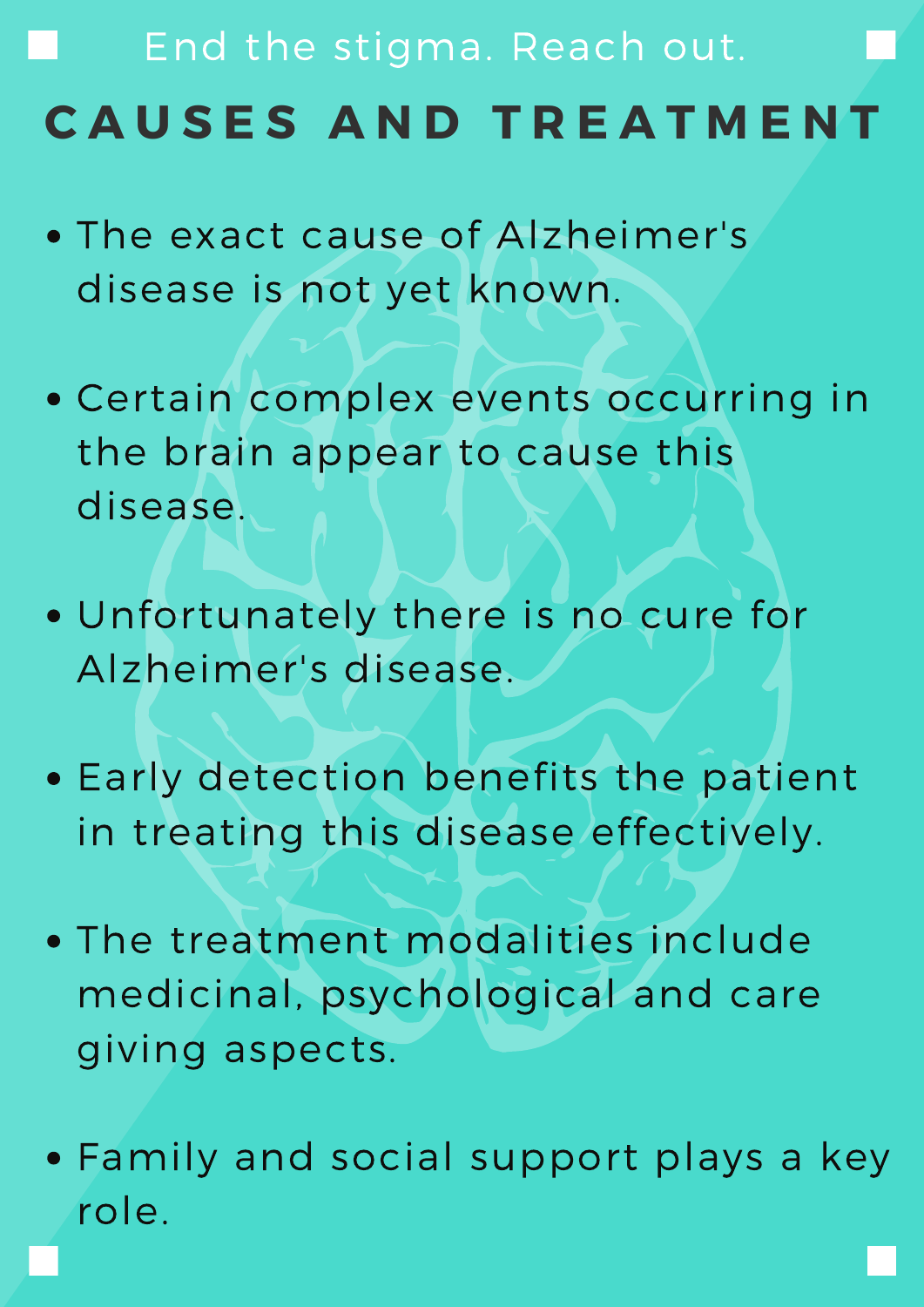End the stigma. Reach out.

- Reading
- Writing for pleasure. Playing musical instruments
- Taking part in adult educationcourses.
- Playing indoor games such as crosswords, puzzles, scrabble and chess
- Swimming
- Group sports, such as bowling
- Walking
- Yoga and Meditation

Engagement in physical, mental, social and recreational activities such as:

### **P R E V E N T I N G T I P S - T H E W A Y O U T**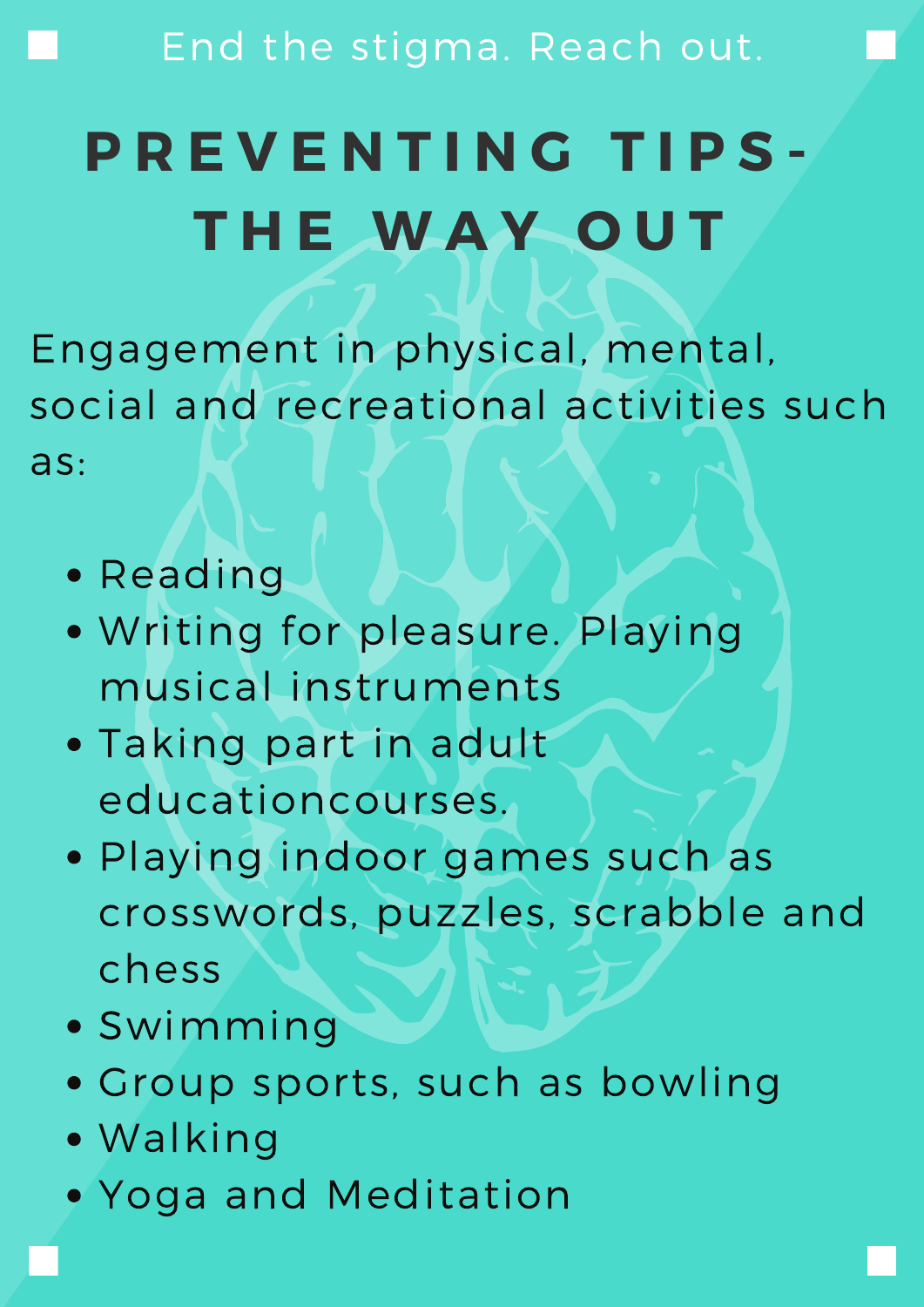### End the stigma. Reach out.

- Getting steadily Common in India more than 1 million cases per year.
- Requires medical diagnosis.
- Treatment can help, but this

#### condition can't be cured.

Lab tests or imaging not required

### **I M P O R T A N T T A K E A W A Y S**